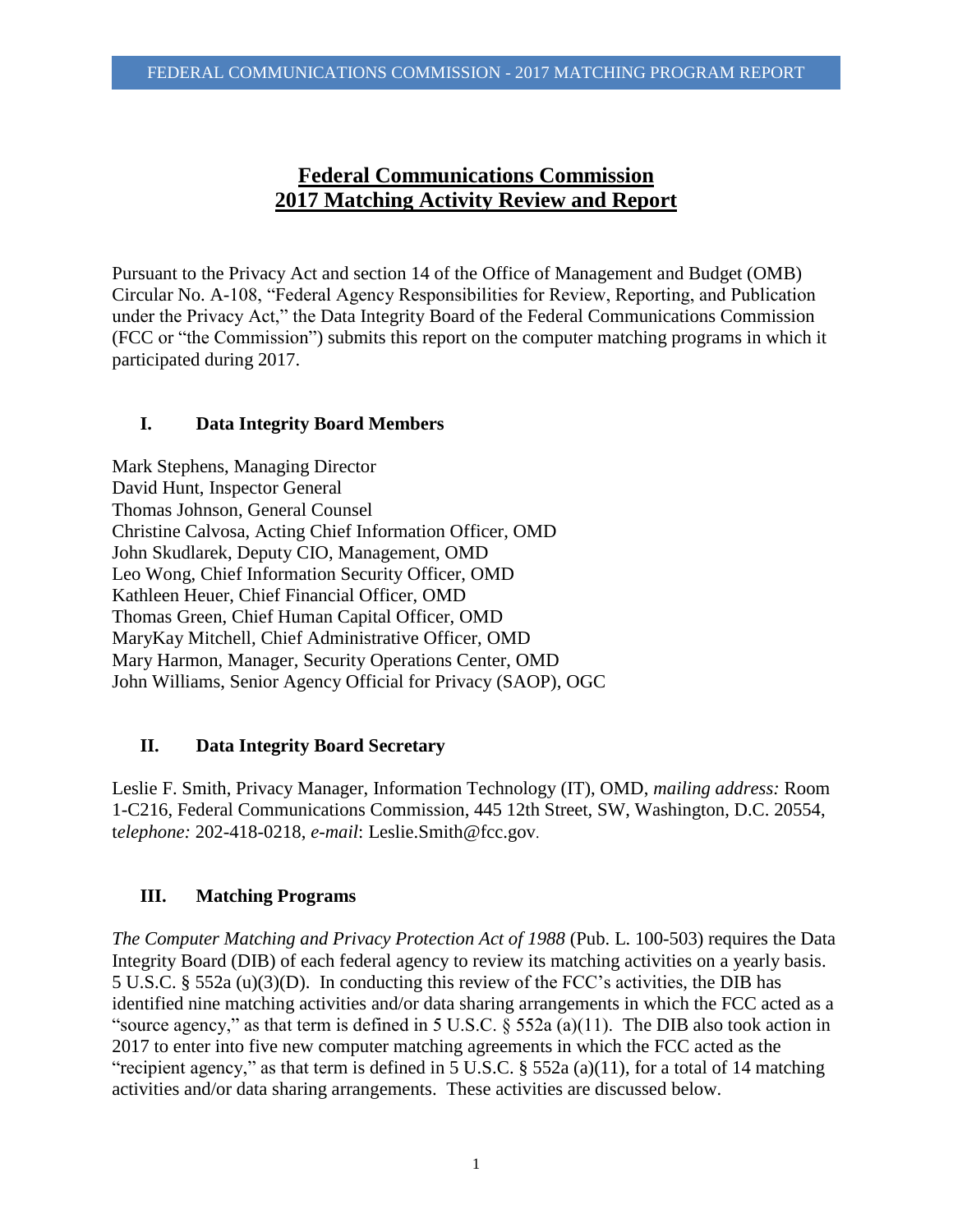## **A. Source Agency Activities**

#### Financial Operations (OMD-FO):

- Data are shared with U.S. Treasury under the *Debt Collection Act* for tax delinquencies. This matching activity is covered under FCC/OMD-25, "Financial Operations Information System (FOIS) *see* 81 Fed. Reg. 69522 (Oct. 6, 2016).<sup>1</sup>
- Data are shared with U.S. Treasury regarding non-payment of license fees under the *Debt Collection Act* for tax delinquencies. This matching activity is covered under FCC/OMD-25, "Financial Operations Information System (FOIS) *see* 81 Fed. Reg. 69522 (Oct. 6, 2016).
- FO also shares data with U.S. Treasury under the "drug debarment" requirements of the *Anti-Drug Abuse Act of 1988*, *Crime Control Act of 1990*, *et al*. This data sharing is covered under FCC/OMD-25, "Financial Operations Information System (FOIS) *see* 81 Fed. Reg. 69522 (Oct. 6, 2016).

### Security Operations Center (SOC/OMD-AO):

 $\overline{a}$ 

- Data are shared with Office of Personnel Management (OPM) concerning personnel security investigations (E-Quip). This matching activity is covered under FCC/OMD-16, Personnel Security Files, *see* 83 Fed. Reg. 10721 (March 12, 2018).
- Data are shared with OPM for the Clearance Verification System (CVS) to clear visitors for admittance to FCC. This matching activity is covered under FCC/OMD-16, Personnel Security Files, *see* 83 Fed. Reg. 10721 (March 12, 2018) FCC/OMD-24, Physical Access Control System (PACS), 71 Fed. Reg. 55787, 55793 (September 25, 2006); and FCC/OMD-30, FCC Visitors Database, 77 Fed. Reg. 31851 (May 30, 2012).
- Data are shared with General Services Administration (GSA) as part of the HSPD-12 program. This matching activity is covered under FCC/OMD-16, Personnel Security Files, *see* 83 Fed. Reg. 10721 (March 12, 2018); FCC/OMD-24, Physical Access Control System (PACS), 71 Fed. Reg. 55787, 55793 (September 25, 2006); and FCC/OMD-30, FCC Visitors Database, 77 Fed. Reg. 31851 (May 30, 2012).
- Fingerprint data are shared with OPM then with the FBI for processing. The SOC may also share fingerprint data with other government agencies (*e.g*., Federal, state, and local). This matching activity is covered under FCC/OMD-16, Personnel Security Files, *see* 83 Fed. Reg. 10721 (March 12, 2018); FCC/OMD-24, Physical Access Control System (PACS), 71 Fed.

<sup>1</sup> FCC/OMD-25, Financial Operations Information System (FOIS), consolidated three systems of records: FCC/OMD-6, Financial Accounting Systems (FAS), FCC/OMD-9, Commission Registration System (CORES), and FCC/OMD-19, Denial of Federal Benefits (Drug Debarment List), which the FCC cancelled upon approval of FCC/OMD-25.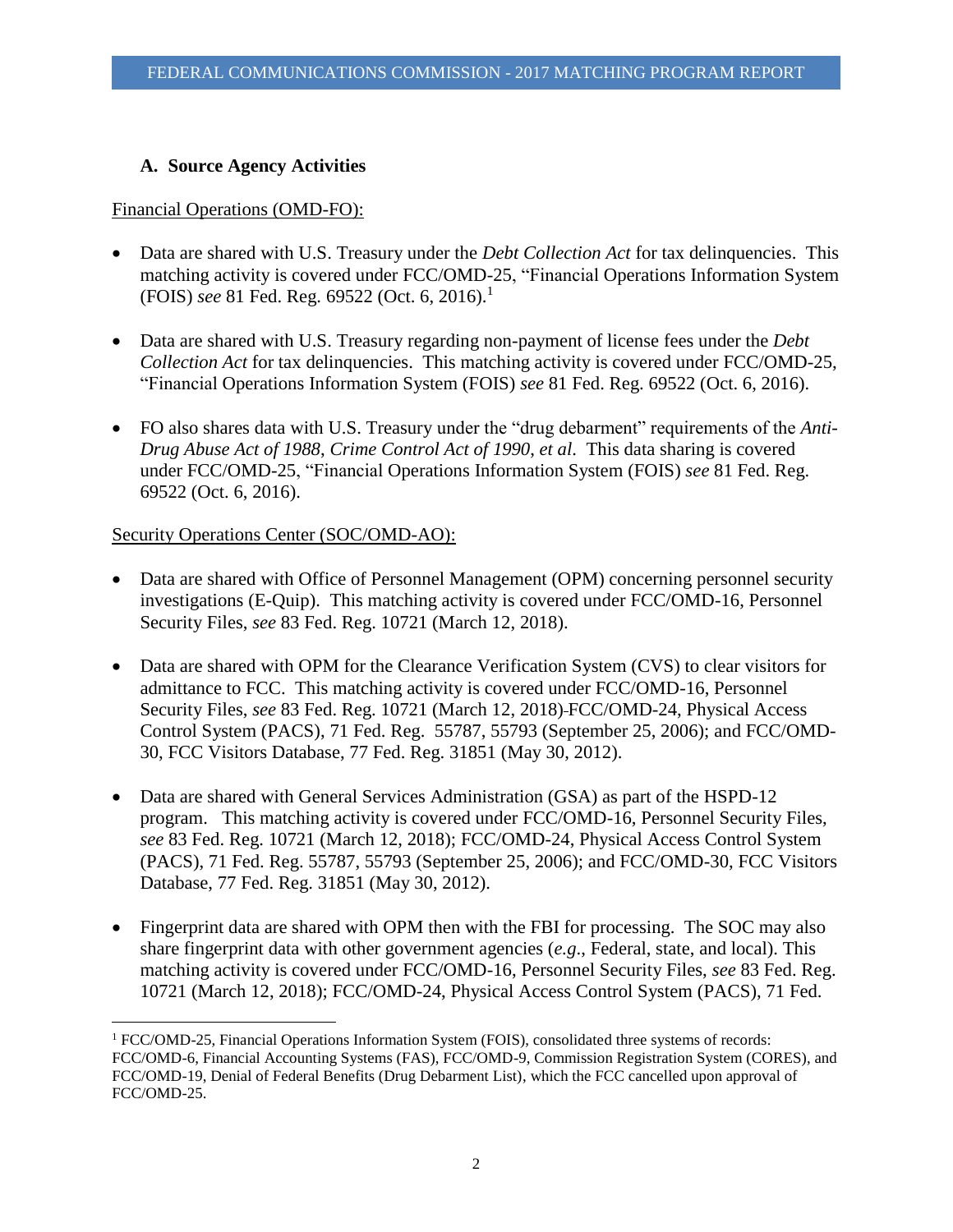Reg. 55787, 55793 (September 25, 2006); and FCC/OMD-30, FCC Visitors Database, 77 Fed. Reg. 31851 (May 30, 2012).

#### Wireless Telecommunications Bureau (WTB):

• Ship registration emergency contact data are sent to the U.S. Coast Guard on an on-going basis for distress emergencies and other safety-of-life and related navigational requirements. This PII is covered under DHS/USCG-013, USCG Information for Safety and Law Enforcement (MISEL), SORN *see* 74 Fed. Reg. 30305 (June 25, 2009), and 74 Fed. Reg. 63948 "exemption" (December 4, 2009).

### **B. Recipient Agency Activities**

In a Report and Order adopted on March 31, 2016, the Commission ordered the Universal Service Administrative Company (USAC) to create a National Lifeline Eligibility Verifier ("National Verifier") that would match data about Lifeline applicants and subscribers with other data sources to verify the eligibility of an applicant or subscriber. Lifeline and Link Up Reform and Modernization Order et al., Third Report and Order, Further Report and Order, and Order on Reconsideration, 31 FCC Rcd 3962 (2016).

The Lifeline program provides support for discounted broadband and voice services to lowincome consumers. Consumers qualify for Lifeline through proof of income or participation in a qualifying program, such as Medicaid, the Supplemental Nutritional Assistance Program (SNAP), Federal Public Housing Assistance, or Veterans and Survivors Pension Benefit.

The DIB met several times in 2017 to review computer matching agreements in which the FCC and USAC compared Lifeline subscriber lists against lists of persons enrolled in qualifying programs.

- On April 7, 2017, the DIB met to consider a computer matching agreement (CMA) between the FCC, USAC, and the Department of Housing and Urban Development (HUD). The DIB approved the agreement, which compares Lifeline subscriber data against enrollment information in three HUD systems. *See* 82 Fed. Reg. 37586 (Aug. 11, 2017). In its review of this agreement, the DIB determined that the benefits of the matching activity were greater than the costs. The FCC records matched in this agreement are part of the FCC/WCB-1, Lifeline Program, system of records. *See* 82 Fed. Reg. 38686 (Aug. 15, 2017).
- On July 27, 2017, the DIB met to consider CMAs between the FCC, USAC, and the Colorado Office of Information Technology, the Mississippi Department of Human Services, the New Mexico Human Services Department, and the Utah Department of Workforce Services. The DIB approved these agreements, which compare Lifeline subscriber data against information in the SNAP and Medicaid enrollment records compiled by the four state agencies. *See* 82 Fed. Reg. 46989 (Oct. 10, 2017). In its review of this agreement, the DIB determined that the benefits of the matching activity were greater than the costs. The FCC records matched in this agreement are part of the FCC/WCB-1 system of records. *See* 82 Fed. Reg. 38686 (Aug. 15, 2017).